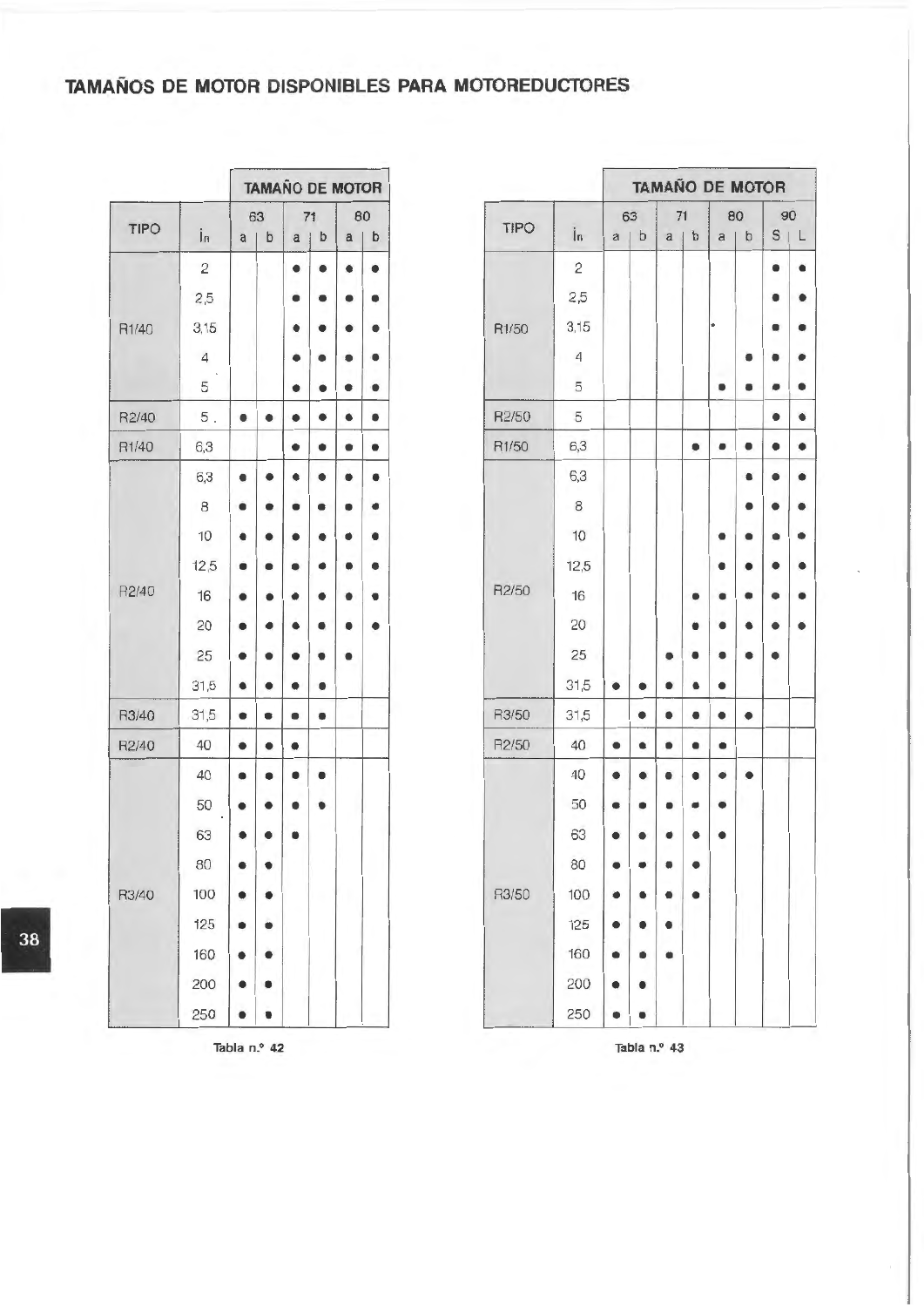

## **TAMAÑOS DE MOTOR DISPONIBLES PARA MOTOREDUCTORES <b>***x x Transmisiones*

| <b>TAMAÑO DE MOTOR</b>                                                                    |             |   |   |                  |   |           |         | <b>TAMAÑO DE MOTO</b> |     |  |
|-------------------------------------------------------------------------------------------|-------------|---|---|------------------|---|-----------|---------|-----------------------|-----|--|
| 63<br>71<br>80<br>90<br>100<br> 112 <br>TIPO<br>TIPO<br>În<br>İn<br>La Lb M<br>a b<br>S L | $71$<br>a b |   |   | 80<br>$a \mid b$ |   | 90<br>S L | La Lb M | 100                   | 112 |  |
| b<br>$a \mid b$<br>a <sub>1</sub>                                                         |             |   |   |                  |   |           |         |                       |     |  |
| $\overline{c}$<br>$\overline{c}$<br>۰                                                     |             |   |   |                  |   |           |         |                       |     |  |
| 2,5<br>2,5<br>۰                                                                           |             |   |   |                  |   |           |         |                       |     |  |
| 3,15<br>R1/80<br>3,15<br>R1/63<br>٠                                                       |             |   |   |                  |   |           |         |                       |     |  |
| 4<br>$\overline{4}$<br>۰<br>۰                                                             |             |   |   |                  |   |           |         | ٠                     |     |  |
| 5<br>5<br>۰<br>۰<br>٠                                                                     |             |   |   |                  |   |           | ٠       | ۰                     |     |  |
| R2/80<br>5<br>R2/63<br>5<br>۰                                                             |             |   |   |                  |   |           |         |                       |     |  |
| R1/80<br>6,3<br>R1/63<br>6,3<br>٠<br>٠<br>٠<br>٠<br>e                                     |             |   |   |                  |   | ۰         | ۰       | ۰                     | ٠   |  |
| 6,3<br>6,3<br>۰                                                                           |             |   |   |                  |   |           |         |                       |     |  |
| 8<br>$\,$ 8 $\,$<br>۰                                                                     |             |   |   |                  |   |           |         |                       |     |  |
| 10<br>10<br>٠                                                                             |             |   |   |                  |   |           |         |                       |     |  |
| 12,5<br>12,5<br>٠                                                                         |             |   |   |                  |   |           |         |                       |     |  |
| R2/80<br>R2/63<br>16<br>16<br>۰                                                           |             |   |   |                  |   |           |         |                       |     |  |
| 20<br>20                                                                                  |             |   |   |                  |   |           |         |                       |     |  |
| 25<br>25<br>٠                                                                             |             |   |   |                  |   |           |         |                       |     |  |
| 31,5<br>31,5<br>٠<br>٠<br>۰<br>۰<br>٠<br>٠                                                |             |   | ٠ | ٠                | ٠ |           |         |                       |     |  |
| R3/80<br>31,5<br>R3/63<br>31,5<br>۰<br>٠<br>٠                                             |             |   |   |                  | ۰ |           |         | ٠                     |     |  |
| 40<br>R2/80<br>R2/63<br>40<br>٠<br>٠<br>٠                                                 |             |   | ٠ | ٠                | ۰ | ٠         | ٠       |                       |     |  |
| 40<br>40                                                                                  |             |   |   |                  |   |           |         |                       |     |  |
| 50<br>50<br>٠                                                                             |             |   |   |                  |   |           |         |                       |     |  |
| 63<br>63<br>۰                                                                             |             |   |   |                  |   |           |         |                       |     |  |
| 80<br>80<br>٠<br>٠                                                                        |             |   |   |                  |   |           |         |                       |     |  |
| R3/80<br>100<br>R3/63<br>100                                                              |             |   |   |                  | ٠ | ٠         |         |                       |     |  |
| 125<br>125<br>٠<br>٠                                                                      |             |   |   |                  | ٠ |           |         |                       |     |  |
| 160<br>160<br>٠<br>٠                                                                      |             |   |   |                  |   |           |         |                       |     |  |
| 200<br>200<br>۰<br>۰<br>٠                                                                 |             |   | ٠ |                  |   |           |         |                       |     |  |
| 250<br>250<br>٠<br>۰                                                                      | ۰           | ۰ |   |                  |   |           |         |                       |     |  |

|       |                |   |     |                    |    |   |     | <b>TAMAÑO DE MOTOR</b> |    |   |         |     |             |              |                |   |            |   |   |     |   |     |     | <b>TAMAÑO DE MOTOR</b>                 |     |   |
|-------|----------------|---|-----|--------------------|----|---|-----|------------------------|----|---|---------|-----|-------------|--------------|----------------|---|------------|---|---|-----|---|-----|-----|----------------------------------------|-----|---|
|       |                |   | 63  |                    | 71 |   | 80  |                        | 90 |   | 100     | 112 |             |              | $71$           |   | 80         |   |   | 90  |   | 100 | 112 |                                        | 132 |   |
| TIPO  | İn             |   | a b | $a$ $\uparrow$ $b$ |    |   | a b | S L                    |    |   | La Lb M |     | <b>TIPO</b> | $\mathbf{i}$ | a <sub>1</sub> | b | $a \mid b$ |   |   | S L |   |     |     | La <sub>ILb</sub> M Sa <sub>MaMb</sub> |     |   |
|       | $\overline{c}$ |   |     |                    |    |   |     |                        |    |   |         |     |             | $\mathbf{2}$ |                |   |            |   |   |     |   |     |     |                                        | ٠   | ٠ |
|       | 2,5            |   |     |                    |    |   |     |                        |    |   |         |     |             | 2,5          |                |   |            |   |   |     |   |     |     |                                        |     |   |
| R1/63 | 3,15           |   |     |                    |    |   |     |                        |    |   |         | ٠   | R1/80       | 3,15         |                |   |            |   |   |     |   |     |     |                                        |     |   |
|       | $\overline{4}$ |   |     |                    |    |   |     |                        | ٠  |   | 9       | ۰   |             | 4            |                |   |            |   |   |     |   | ٠   |     |                                        |     | ٠ |
|       | 5              |   |     |                    |    |   |     | ٠                      | ٠  |   |         | ۰   |             | 5            |                |   |            |   |   |     |   | ٠   |     |                                        |     | ٠ |
| R2/63 | 5              |   |     |                    |    |   |     |                        |    | ٠ |         |     | R2/80       | 5            |                |   |            |   |   |     |   |     |     | ٠                                      | ٠   | ٠ |
| R1/63 | 6,3            |   |     |                    |    |   | ٠   | ٠                      | ٠  |   |         |     | R1/80       | 6,3          |                |   |            |   |   | ۰   | ۰ |     |     |                                        | ٠   |   |
|       | 6,3            |   |     |                    |    |   |     |                        | ٠  |   |         | ٠   |             | 6,3          |                |   |            |   |   |     |   |     |     |                                        |     |   |
|       | $^{\rm 8}$     |   |     |                    |    |   |     |                        | ٠  |   | ٠       | ٠   |             | 8            |                |   |            |   |   |     |   |     |     |                                        |     | ٠ |
|       | 10             |   |     |                    |    |   |     |                        |    |   | ٠       | ٠   |             | 10           |                |   |            |   |   |     | ۰ | ۰   |     |                                        |     | ٠ |
|       | 12,5           |   |     |                    |    |   | ٠   |                        |    |   |         |     |             | 12,5         |                |   |            |   |   |     |   |     |     |                                        |     | ٠ |
| R2/63 | 16             |   |     |                    |    |   |     |                        |    |   |         | ٠   | R2/80       | 16           |                |   |            |   |   |     |   |     |     |                                        |     | ٠ |
|       | 20             |   |     |                    |    |   |     |                        |    |   | ٠       |     |             | 20           |                |   |            |   |   |     |   |     |     |                                        |     |   |
|       | 25             |   |     |                    |    | 0 |     |                        |    | ٠ |         |     |             | 25           |                |   |            |   |   |     | ٠ |     |     | ٠                                      |     |   |
|       | 31,5           |   |     | ۰                  | ۰  | ٠ | ٠   |                        | ٠  |   |         |     |             | 31,5         |                |   | ٠          | ۰ | ۰ | ۰   | ٠ |     |     |                                        |     |   |
| R3/63 | 31,5           |   |     |                    |    | ۰ | ٠   | ٠                      | ٠  |   |         |     | R3/80       | 31,5         |                |   |            |   | ٠ | ٠   | ۰ | ٠   | ٠   |                                        |     |   |
| R2/63 | 40             |   |     | ٠                  | ٠  | ٠ | ٠   | ٠                      |    |   |         |     | R2/80       | 40           |                |   | ٠          | ٠ | ٠ | ٠   | ٠ |     |     |                                        |     |   |
|       | 40             |   |     |                    | ۰  | ٠ | ۰   | ٠                      | ٠  |   |         |     |             | 40           |                |   |            |   |   |     |   | ٠   |     |                                        |     |   |
|       | 50             |   |     |                    |    | ٠ |     | ٠                      | ٠  |   |         |     |             | 50           |                |   |            |   |   |     | ۰ |     |     |                                        |     |   |
|       | 63             |   |     |                    |    |   |     | ۰                      |    |   |         |     |             | 63           |                |   |            |   |   |     | ۰ |     |     |                                        |     |   |
|       | 80             |   | ٠   |                    |    |   | ٠   |                        |    |   |         |     |             | 80           |                |   |            |   |   |     |   |     |     |                                        |     |   |
| R3/63 | 100            |   |     |                    |    |   | ٠   |                        |    |   |         |     | R3/80       | 100          |                |   |            |   |   |     |   |     |     |                                        |     |   |
|       | 125            |   |     |                    |    | ٠ |     |                        |    |   |         |     |             | 125          |                |   |            |   |   |     |   |     |     |                                        |     |   |
|       | 160            |   |     |                    |    |   |     |                        |    |   |         |     |             | 160          | ٠              | ٠ |            |   |   |     |   |     |     |                                        |     |   |
|       | 200            | ۰ |     | ٠                  |    |   |     |                        |    |   |         |     |             | 200          |                | ٠ |            |   |   |     |   |     |     |                                        |     |   |
|       | 250            | ۰ | ٠   |                    |    |   |     |                        |    |   |         |     |             | 250          | ۰              | ٠ |            |   |   |     |   |     |     |                                        |     |   |

Tabla n.º 44

 $\overline{a}$ 

Tabla n.º 45